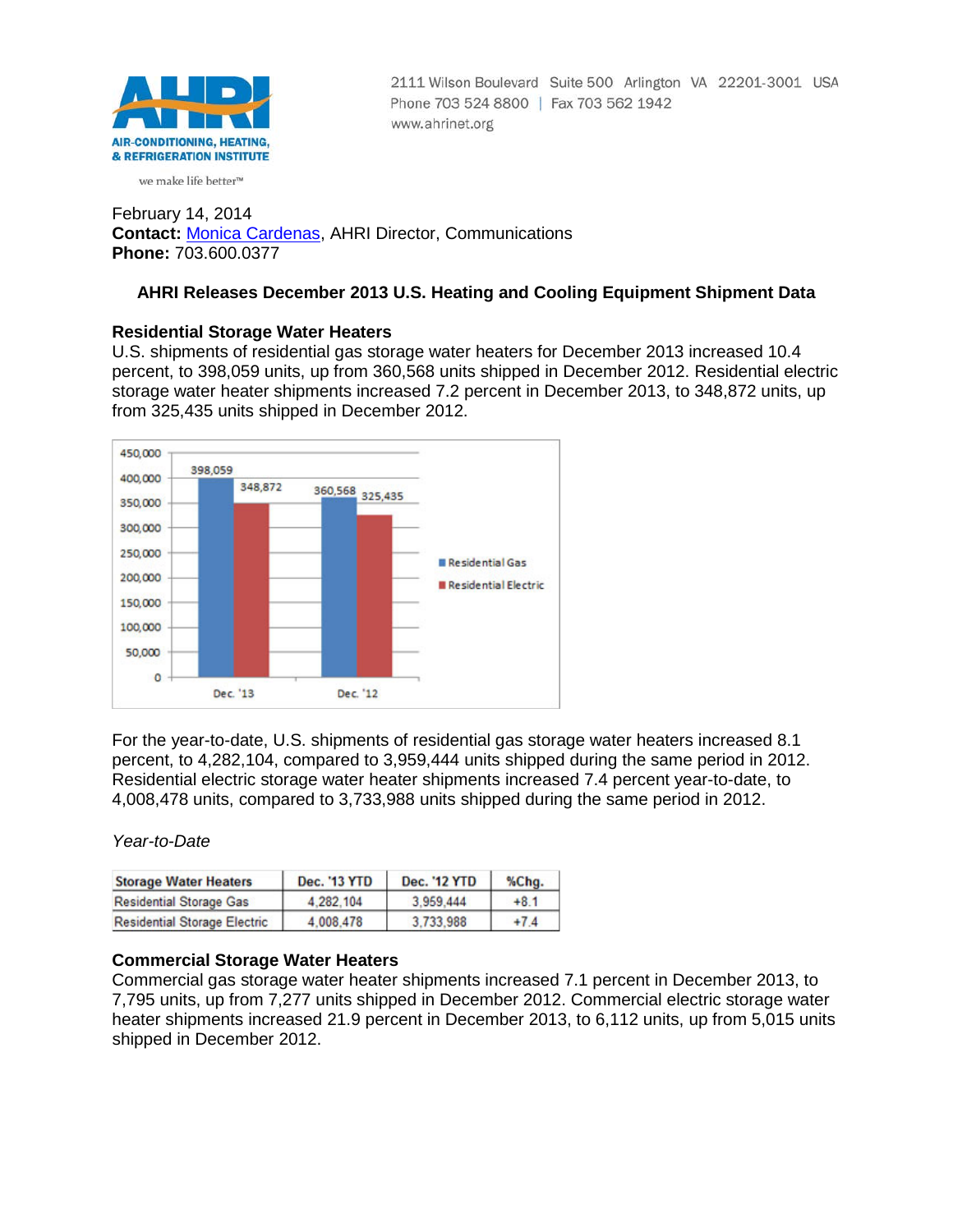

Year-to-date U.S. shipments of commercial gas storage water heaters increased 10.0 percent, to 88,539 units, compared with 80,490 units shipped during the same period in 2012. Year-todate commercial electric storage water heater shipments increased 2.8 percent to 69,160 units, up from 67,265 units shipped during the same period in 2012.

### *Year-to-Date*

| <b>Storage Water Heaters</b>       | <b>Dec.'13 YTD</b> | <b>Dec.'12 YTD</b> | %Chg.   |
|------------------------------------|--------------------|--------------------|---------|
| <b>Commercial Storage Gas</b>      | 88.539             | 80 490             | $+10.0$ |
| <b>Commercial Storage Electric</b> | 69,160             | 67.265             | $+2.8$  |

### **Warm Air Furnaces**

U.S. shipments of gas warm air furnaces for December 2013 increased 17.4 percent, to 240,438 units, up from 204,754 units shipped in December 2012. Oil warm air furnace shipments decreased 8.2 percent, to 3,520 units in December 2013, down from 3,836 units shipped in December 2012.

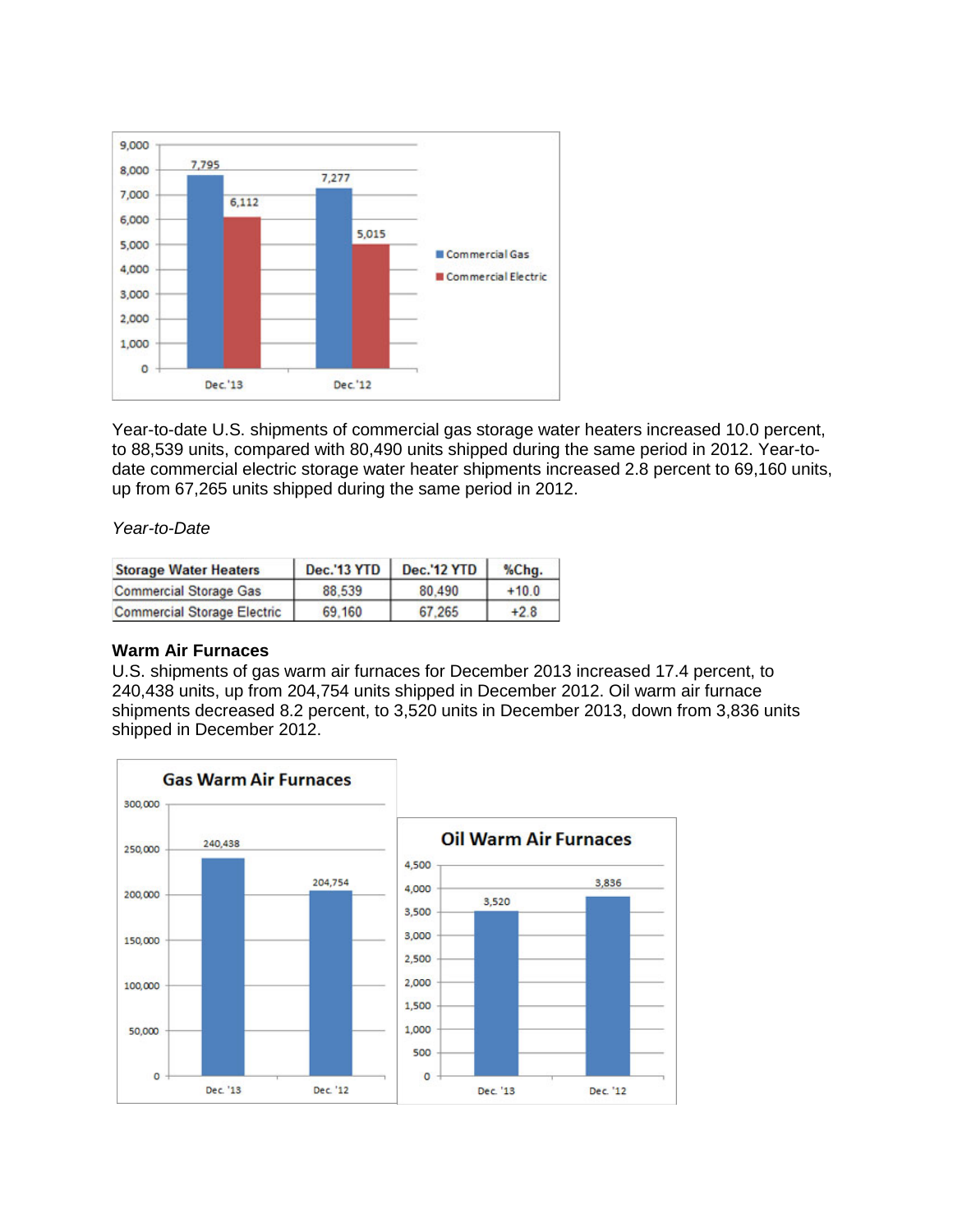Year-to-date U.S. shipments of gas warm air furnaces increased 16.0 percent, to 2,601,760 units, compared with 2,243,397 units shipped during the same period in 2012. Year-to-date U.S. shipments of oil warm air furnaces decreased 10.7 percent to 32,144, compared with 35,980 units shipped during the same period in 2012.

*Year-to-Date*

|                              | <b>Dec. '13 YTD</b> | <b>Dec. '12 YTD</b> | $%$ Chq. |
|------------------------------|---------------------|---------------------|----------|
| <b>Gas Warm Air Furnaces</b> | 2.601.760           | 2.243.397           | $+16.0$  |
| <b>Oil Warm Air Furnaces</b> | 32.144              | 35,980              | $-10.7$  |

### **Central Air Conditioners and Air-Source Heat Pumps**

U.S. shipments of central air conditioners and air-source heat pumps totaled 306,141 units in December 2013, up 8.2 percent from 282,840 units shipped in December 2012. U.S. shipments of air conditioners increased 2.3 percent, to 186,484 units, up from 182,323 units shipped in December 2012. U.S. shipments of air-source heat pumps increased 19.0 percent, to 119,657 units, up from 100,517 units shipped in December 2012.



Year-to-date combined shipments of central air conditioners and air-source heat pumps increased 9.9 percent, to 6,169,700 units, up from 5,613,665 units shipped in December 2012. Year-to-date shipments of central air conditioners increased 7.3 percent, to 4,201,068 units, up from 3,915,869 units shipped during the same period in 2012. The year-to-date total for heat pump shipments increased 16.0 percent, to 1,968,632 units, up from 1,697,796 units shipped during the same period in 2012.

#### *Year-to-Date*

|                               | <b>Dec. '13 YTD</b> | <b>Dec. '12 YTD</b> | % Chg.  |
|-------------------------------|---------------------|---------------------|---------|
| Air Conditioners & Heat Pumps | 6.169.700           | 5.613.665           | $+9.9$  |
| <b>Air Conditioners Only</b>  | 4,201,068           | 3,915,869           | $+7.3$  |
| <b>Heat Pumps Only</b>        | 1.968.632           | 1.697.796           | $+16.0$ |